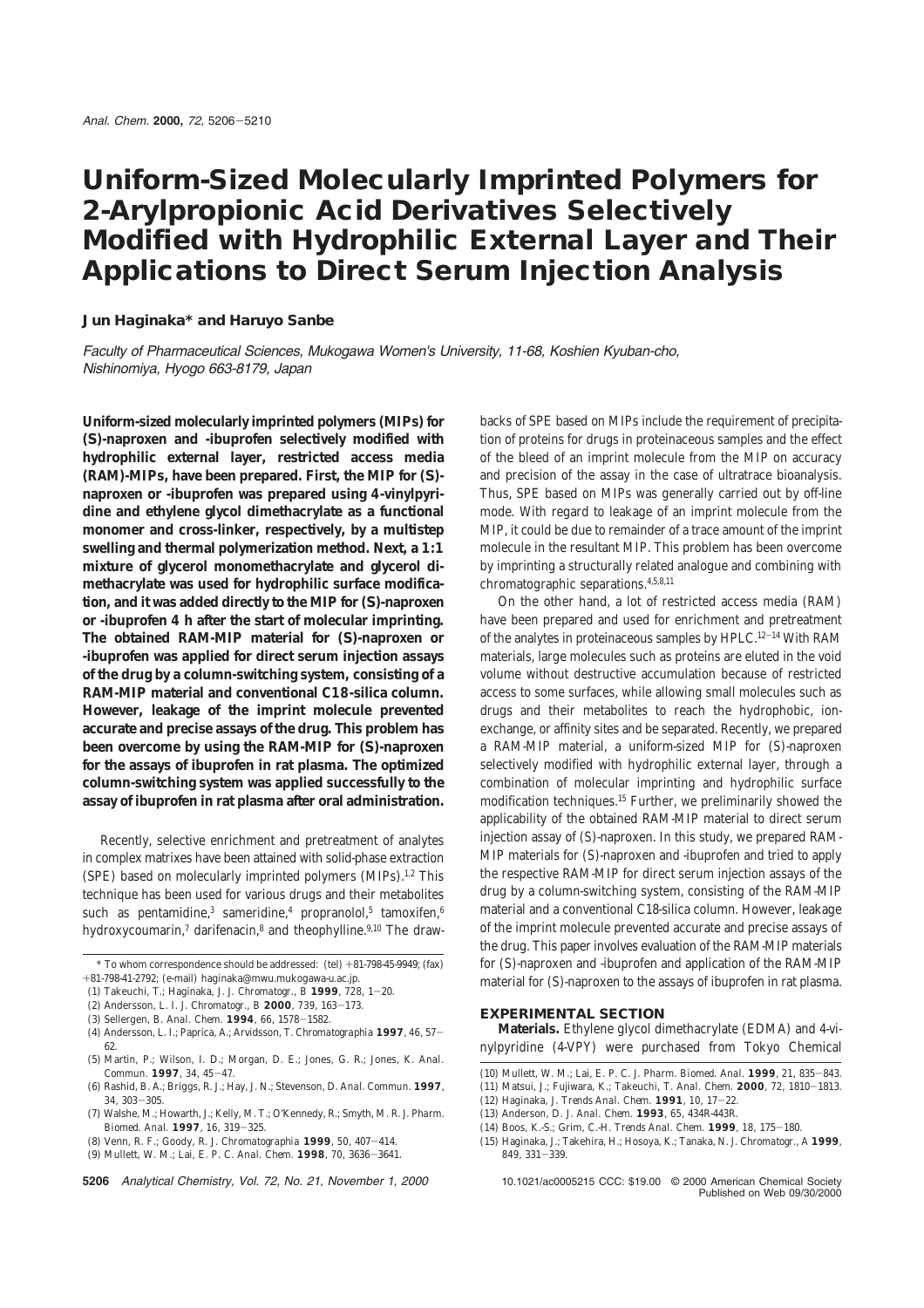

Figure 1. Structures of naproxen and ibuprofen.

Industry (Tokyo, Japan) and Wako Pure Chemical Industry (Osaka, Japan), respectively. Both monomers were purified by general distillation techniques in vacuo to remove the polymerization inhibitor. 2,2′-Azobis(2,4-dimethylvaleronitrile) (V-65), potassium peroxodisulfate, and bovine serum albumin (BSA) were purchased from Nacalai Tesque (Kyoto, Japan) and used without further purification. Glycerol monomethacrylate (GMMA) and glycerol dimethacrylate (GDMA) were gifts from Fuso Chemical (Osaka, Japan). (*S*)-(+)-Naproxen and racemic naproxen were purchased from Tokyo Chemical Industry. (*S*)-(+)-Ibuprofen and racemic ibuprofen were purchased from Aldrich Chemical (Milwaukee, WI). The structures of naproxen and ibuprofen are shown in Figure 1. Other reagents and solvents of an analytical-reagent grade were used without further purification. Water purified with a Nanopure II unit (Barnstead, Boston, MA) was used for the preparation of the eluent and the sample solution.

**Preparation of RAM-MIPs.** The RAM-MIPs for (*S*)-naproxen (RAM-MIP-N) and -ibuprofen (RAM-MIP-I) were prepared by a multistep swelling and polymerization method followed by hydrophilic surface modification techniques, as reported previously.15 Similarly, nonimprinted, surface modified polymers (RAM) were prepared for comparison.

A water dispersion of the uniformly sized, polystyrene seed particles  $(0.497 \text{ g } mL^{-1})$ , 0.17 mL, was admixed with a microemulsion prepared from 0.48 mL of dibutyl phthalate as activating solvent,<sup>16</sup> 0.02 g of sodium dodecyl sulfate, and 10 mL of distilled water by sonication. This first-step swelling was carried out at room temperature for 15 h with stirring at 125 rpm until oil microdroplets were completely disappeared. To the swollen particles, a microemulsion prepared from 0.375 g of V-65, 4 mL of toluene, 12.5 mL of water, and 10 mL of 4.8% poly(vinyl alcohol) solution was added. This second-step swelling was carried out at room temperature for 2 h with stirring at 125 rpm. To the dispersion of swollen particles, a dispersion of 6 mL of EDMA, 6 mmol of 4-VPY, 12.5 mL of water, and 10 mL of 4.8% poly(vinyl alcohol) solution was added. This third-step swelling was carried out at room temperature for 2 h with stirring at 125 rpm. When the template molecule was added, 2 mmol of (*S*)-naproxen or -ibuprofen was admixed with the monomers utilized to prepare

the dispersion for the third-step swelling. After the third-step swelling was completed, the polymerization procedure was started at 50 °C under argon atmosphere with slow stirring. After 4 h of polymerization, the hydrophilic monomers (0.5 mL of GMMA and 0.5 mL of GDMA), with 0.02 g of potassium peroxodisulfate, were added to the polymerizing materials. After a further 20 h of stirring at 70 °C, the dispersion of polymerized particles was poured into 250 mL of methanol and the supernatant was discarded after sedimentation of the particles. The polymer particles were redispersed into methanol, and the supernatant was again discarded after sedimentation. This procedure was repeated three times in methanol, once in water, and twice in tetrahydrofuran (THF). The resulting  $5-6\mu m$  polymer particles were collected using a membrane filter, washed with THF and then with acetone, and finally dried at room temperature.

The prepared materials were packed into a stainless steel column (l00 mm  $\times$  4.6 mm i.d. or 10 mm  $\times$  4.0 mm i.d.) by a slurry technique using methanol as the slurry medium to evaluate their chromatographic characteristics.

**Evaluation of RAM-MIPs.** Scanning electron micrographs (SEMs) were performed on the MIP and RAM-MIP for (*S*) naproxen using an S-4300 instrument (Hitachi, Tokyo, Japan).

The HPLC system used was composed of a PU-980 pump, a UV-970 spectrophotometer (both from Japan Spectroscopic Co., Tokyo, Japan), a Rheodyne 7125 injector with a 20-µL loop (Cotati, CA), and a C-R6A integrator (Shimadzu, Kyoto, Japan). The flow rate was maintained at 1.0 mL min-1. Detection was performed at 223 nm. Retention factors were calculated from the equation *k*  $=$   $(t<sub>R</sub> - t<sub>0</sub>)/t<sub>0</sub>$ , where  $t<sub>R</sub>$  and  $t<sub>0</sub>$  are retention times of retained and unretained solutes, respectively. The retention time of unretained solute,  $t_0$ , was measured by injecting acetone. The enantioseparation factor is calculated from the equation  $\alpha = k_S/k_B$ , where  $k_B$ and  $k<sub>S</sub>$  are the retention factors of the first and second eluted enantiomers, respectively. The selectivity factor is calculated from the equation  $S = k_{\text{RAM-MIP}}/k_{\text{RAM}}$ , where  $k_{\text{RAM-MIP}}$  and  $k_{\text{RAM}}$  are the retention factors on the RAM-MIP and RAM, respectively. All separations were carried out at  $25^{\circ}$ C using a water bath (Thermo Minder Lt-100, Taitec, Saitama, Japan). The eluents were prepared by using phosphoric acid, sodium dihydrogenphosphate, disodium hydrogenphosphate, and acetonitrile.

**Recovery of BSA from RAM-MIPs.** The recovery of BSA from the RAM and RAM-MIPs was calculated based on the peak area of BSA sample (1 mg) by taking the area obtained without a column as 100%.

**Application of RAM-MIP for Direct Serum Injection Assay of Ibuprofen. Column-Switching Procedure.** With addition to the HPLC system described above, an LC-10AD pump (Shimadzu, Kyoto, Japan) and a six-port switching valve (Analchem, Luton, U.K.) were used. The precolumn packed with RAM-MIP-N (10  $mm \times 4.0$  mm i.d.) was equilibrated with 20 mM phosphoric acidacetonitrile (78:22 (v/v), pH 2.24) (eluent A), and a  $20-\mu$ L aliquot of a serum sample was loaded. The precolumn was washed for 5 min with the eluent A at a flow rate of  $1.0$  mL min<sup>-1</sup> to remove proteinaceous components and ordinary plasma components. Then the six-port switching valve was actuated, and ibuprofen retained on the precolumn was swept to the analytical column (Cosmosil 5C18-MS, 150 mm  $\times$  4.6 mm i.d.) in the back-flush mode by 20 mM sodium phosphate buffer-acetonitrile (75:25

<sup>(16)</sup> Ugelstad, J.; Kaggerud, K. H.; Hansen, F. K.; Berge, A. *Makromol. Chem.* **1979**, *180*, 737-744.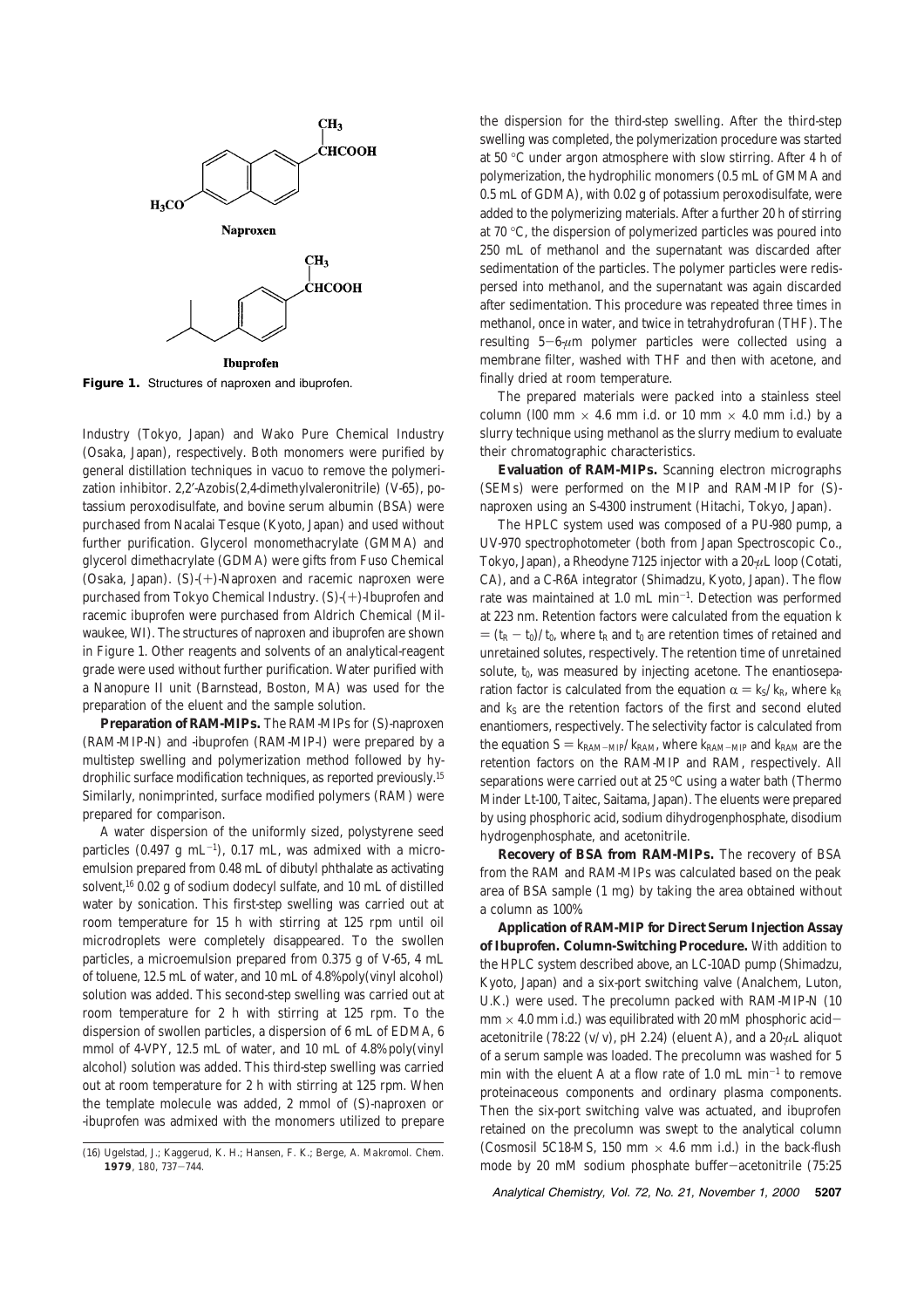

**Figure 2.** Scanning electron micrographs of the MIP (A, C) and RAM-MIP (B, D) for (S)-naproxen: (A, B) 2000 $\times$  magnification; (C, D) 10000 $\times$  magnification.

**Table 1. Retention, Enantioseparation, and Selectivity Factors of Naproxen and Ibuprofen on RAM-MIP-N and -I Materials<sup>a</sup>**

| solute    | <b>RAM</b> | <b>RAM-MIP-N</b> |      |       | <b>RAM-MIP-I</b> |          |      |                  |
|-----------|------------|------------------|------|-------|------------------|----------|------|------------------|
|           |            | ks               | α    | $S^b$ | $k_{S}$          | $\alpha$ |      | eluent           |
| naproxen  | 3.61       | 15.84            | 1.62 | 4.39  | 5.35             | 1.00     | 1.48 |                  |
|           | 2.11       | 8.35             | 1.49 | 3.96  | 3.71             | 1.00     | 1.76 | $\boldsymbol{2}$ |
| ibuprofen | 3.41       | 5.45             | 1.00 | 1.60  | 6.09             | 1.17     | 1.79 |                  |
|           | 2.24       | 3.78             | 1.00 | 1.69  | 4.42             | 1.08     | 1.97 | 2                |

*a* HPLC conditions: column size, 100 mm  $\times$  4.6 mm i.d.; flow rate, 1.0 mL min-1; column temperature, 25 *<sup>o</sup>*C; loaded amount, 250 ng. Eluents: eluent 1, 20 mM phosphate buffer (pH 3.20)/CH<sub>3</sub>CN = 50: 50 (v/v); eluent 2, 20 mM phosphate buffer (pH 5.08)/CH<sub>3</sub>CN = 50:<br>50 (v/v). <sup>*b</sup> S* is the selectivity factor, *k*<sub>RAM-MIP</sub>/*k*<sub>RAM</sub></sup>

 $(v/v)$ , pH 7.34) (eluent B) at a flow rate of 1.0 mL min<sup>-1</sup>. The precolumn and analytical column, respectively, were operated at ambient temperature and at 30  $\mathrm{^{\circ}C}$  using a water bath (Thermo Minder Lt-100, Taitec). The precolumn was switched back after 2 min and equilibrated with eluent A. Ibuprofen was separated on the analytical column with eluent B.

**Method Validation.** The intra- and interday validation data were obtained with the assay of rat plasma samples spiked with ibuprofen over five and three replicates, respectively. For calibration standards, the plasma samples were prepared at varied concentrations from 0.2 to 50  $\mu$ g mL<sup>-1</sup> ibuprofen and assessed by five replicate determinations at each concentration.

**Sample Preparation.** Under urethan anesthesia, ibuprofen  $(10 \text{ mg kg}^{-1})$  was administered orally to a male Sprague-Dawley rat; 200  $\mu$ L of blood sample was withdrawn from an abdominal vein at 0, 0.25, 0.5, 0.75, 1, 1.5, 2, 3, 4, 5, 6, and 8 h after the administration. The collected blood sample was immediately transferred into a 1.5-mL polypropylene tube containing disodium ethylenediaminetetraacetic acid at a final concentration of 1 mg mL-1. The plasma sample was separated by centrifugation (1500*g*

**5208** Analytical Chemistry, Vol. 72, No. 21, November 1, 2000

#### **Table 2. Recovery (%) of BSA from RAM and RAM-MIPs<sup>a</sup>**

|                                          | eluent                                           |                                                 |
|------------------------------------------|--------------------------------------------------|-------------------------------------------------|
| material                                 | pH 7.1                                           | pH 3.4                                          |
| <b>RAM</b><br>$RAM-MIP-N$<br>$RAM-MIP-I$ | $104.3 + 2.0b$<br>$101.4 + 3.4$<br>$104.1 + 2.2$ | $107.5 + 1.8$<br>$101.9 + 1.2$<br>$109.7 + 1.5$ |

*a* HPLC conditions: column,  $100 \text{ mm} \times 4.6 \text{ mm}$  i.d.; eluent,  $50 \text{ mm}$ phosphate buffer/CH<sub>3</sub>CN =  $90:10$  (v/v); flow rate, 1.0 mL min<sup>-1</sup>; detection, UV absorbance at 280 nm. *b* Average  $\pm$  SD.



**Figure 3.** Chromatogram obtained with a  $20-\mu$ L injection of water using column-switching techniques. Precolumn, RAM-MIP-I (10 mm  $\times$  4.0 mm i.d); analytical column, Cosmosil 5C18-MS (150 mm  $\times$ 4.6 mm i.d.); eluent for pretreatment, 20 mM phosphoric acidacetonitrile (78:22 (v/v), pH 2.24) at 1.0 mL min<sup>-1</sup> for 5 min; eluent for analysis, 20 mM sodium phosphate buffer-acetonitrile (75:25 ( $v/v$ ), pH 7.34) at 1.0 mL min<sup>-1</sup>; detection, UV absorbance at 223 nm.

for 10 min) from the blood and stored at  $-20$  °C until analysis. The plasma was filtered through a  $0.45 \mu m$  membrane filter, and a  $20-\mu L$  portion of the sample was injected onto the precolumn.

# **RESULTS AND DISCUSSION**

**Preparation and Evaluation of RAM-MIPs.** We prepared a RAM-MIP material for (*S*)-naproxen (RAM-MIP-N), a uniformsized MIP for (*S*)-naproxen selectively modified with hydrophilic external layer.15 First, the MIP for (*S*)-naproxen was prepared using 4-VPY and EDMA as a functional monomer and cross-linker, respectively, by a multistep swelling and thermal polymerization method. Next, a 1:1 mixture of GMMA and GDMA was used for hydrophilic surface modification, and it was added directly to the MIP for (*S*)-naproxen 4 h after the start of molecular imprinting. Similarly, we prepared a RAM-MIP material for (*S*)-ibuprofen, RAM-MIP-I, and nonimprinted, surface-modified material, RAM. Figure 2 shows SEMs of the MIP and RAM- MIP for (*S*)-naproxen. The good size uniformity was obtained before and after hydro-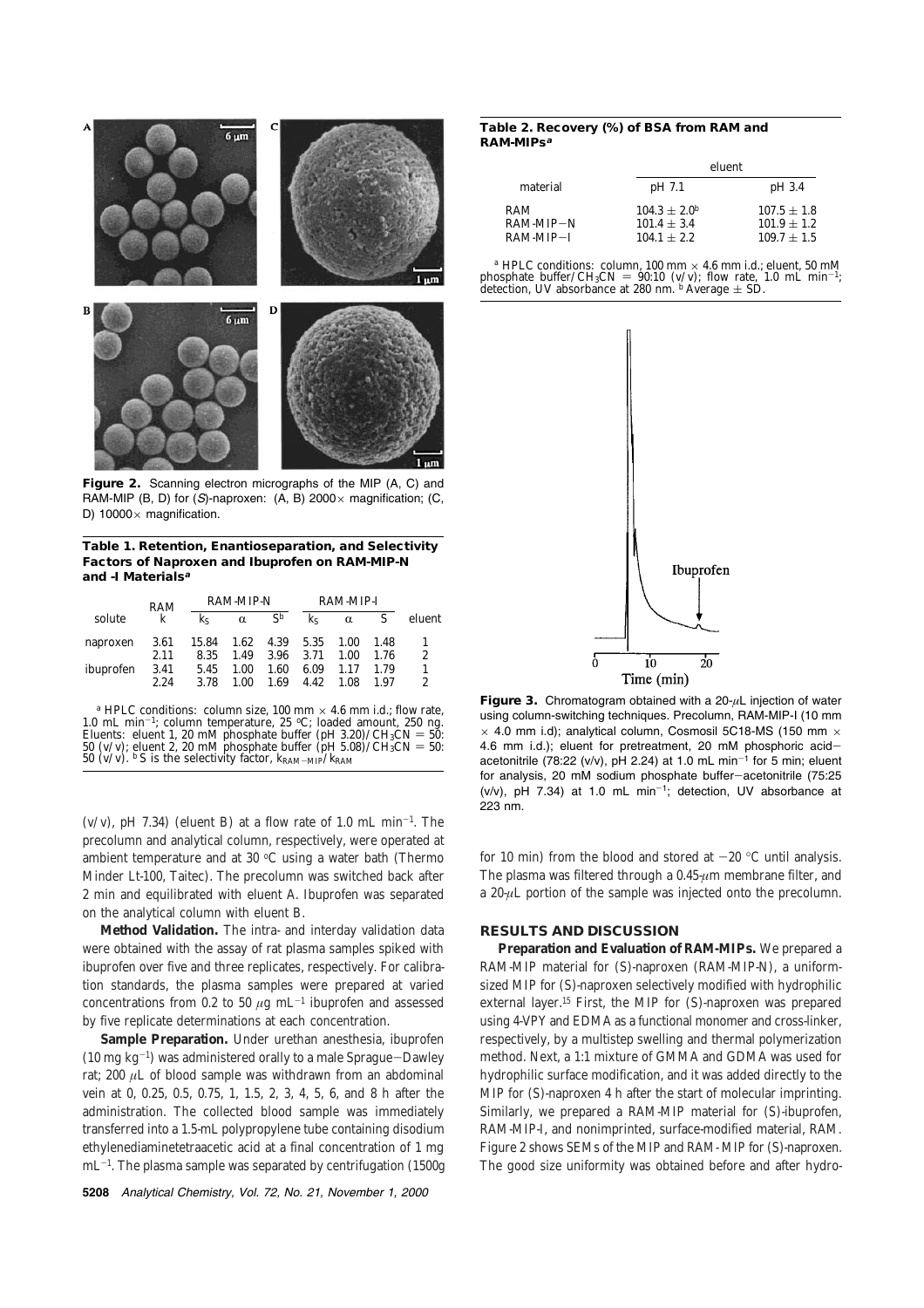

**Figure 4.** Chromatograms of standard ibuprofen sample (A), control plasma sample (B), and control plasma sample spiked with ibuprofen (C) using column-switching techniques. HPLC conditions as in Figure 3. Ibuprofen concentration is 5.0  $\mu$ g mL<sup>-1</sup> in (A) and (C).

philic surface modification. Moreover, the outward appearances were relatively similar to each other. These observations strongly suggest that the added GMMA and GDMA could be adsorbed and incorporated on the surface of the base particles. Further, the results obtained revealed that the RAM-MIP could be applicable to direct serum injection assays of (*S*)-naproxen. In this study, we tried to apply the RAM-MIPs for (*S*)-naproxen and -ibuprofen to direct serum injection assays of them.

Table 1 shows the retention, enantioseparation, and selectivity factors of naproxen and ibuprofen on RAM-MIP-N and RAM-MIP-I materials. The RAM-MIPs, RAM-MIP-N and -I, could resolve racemic naproxen and ibuprofen, respectively. These results revealed that the chiral recognition sites of (*S*)-naproxen and -ibuprofen remained unchanged with hydrophilic surface modification. The RAM-MIP-N retained (*S*)-naproxen selectively and (*S*) ibuprofen moderately, while the selectivity factor obtained for (*S*) ibuprofen on the RAM-MIP-N was similar to that obtained on the RAM-MIP-I.

**Recovery of BSA from RAM-MIPs.** Table 2 shows the recovery of BSA from RAM, RAM-MIP-N, and RAM-MIP-I after injection of 1 mg of BSA using a mixture of phosphate buffer and acetonitrile as an eluent. After hydrophilic surface modification of the nonimprinted and imprinted materials, BSA was almost completely recovered from all the materials. The results described above reveal that the MIPs for (*S*)-naproxen and -ibuprofen are selectively modified with hydrophilic external layer and that direct serum injection assays of these drugs could be attained using the RAM-MIPs.

**Application of RAM-MIP for Direct Serum Injection Assays of Ibuprofen. Column-Switching Procedure.** We tried to apply the RAM-MIP-N and -I to the direct serum injection assays of (*S*)-naproxen and -ibuprofen, respectively, using columnswitching techniques. The method includes adsorption of racemic naproxen and ibuprofen on the respective MIPs, RAM-MIP-N and -I, stepwise desorption of the (*R*)- and (*S*)-forms, and analysis of the respective enantiomer on a C18 column. However, the respective enantiomer was not individually desorbed from the MIPs. Next, we tried to apply the RAM-MIP-I to the direct serum injection assays of racemic ibuprofen. Figure 3 shows a chromatogram obtained with a  $20-\mu L$  injection of water using RAM-

| Table 3. Intraday and Interday Precision and Accuracy |
|-------------------------------------------------------|
| Data for Ibuprofen Assays in Rat Plasma               |

|                                | concentration ( $\mu$ g mL <sup>-1</sup> ) |                      | accuracy <sup>c</sup> |
|--------------------------------|--------------------------------------------|----------------------|-----------------------|
| added<br>measured <sup>a</sup> |                                            | RSD <sup>b</sup> (%) | (% deviation)         |
| intraday $(n=5)$               |                                            |                      |                       |
| 0.2                            | $0.199 + 0.010$                            | 5.0                  | $-0.4$                |
| 5.0                            | $4.74 \pm 0.09$                            | 1.8                  | $-5.3$                |
| 50.0                           | $51.6 + 0.2$                               | 0.4                  | 3.2                   |
| interday $(n=3)$               |                                            |                      |                       |
| 0.2                            | $0.201 \pm 0.007$                          | 3.5                  | 0.4                   |
| 5.0                            | $4.65 \pm 0.10$                            | 2.1                  | $-7.0$                |
| 50.0                           | $51.4 + 1.5$                               | 2.9                  | 2.7                   |

*a* Average  $\pm$  SD. *b* RSD, relative standard deviation. *c* Accuracy: *deviation* = 1(concentration measured – concentration addex  $\lceil$ (concentration measured - concentration added)/ concentration added]  $\times$  100.

MIP-I and C18 columns as a precolumn and analytical column, respectively. A peak at 18.8 min appeared with no injection of ibuprofen. This result suggests leakage of the imprint species from the precolumn. It has been reported that even thorough wash of the imprinted materials results in appearance of a peak corresponding to the imprint species.4,5,8,11 These results suggest that neither RAM-MIP-I could be used for the assays of ibuprofen as a precolumn nor RAM-MIP-N for the assays of naproxen.

As described above, the RAM-MIP-N recognized ibuprofen moderately. We tried to use the RAM-MIP-N for selective adsorption of ibuprofen in biological samples. The effect of eluent pH on the separation of ibuprofen enantiomers on the RAM-MIP-N was examined. Similar retentivity was obtained with eluent pH between 2.4 and 4.8. The retention of ibuprofen could be due to hydrophobic and hydrogen-bonding interactions between uncharged ibuprofen and 4-VPY-*co*-EDMA polymers.17 On the other hand, with an increase in the eluent pH, the retention of ibuprofen was decreased because of dissociation of ibuprofen. Thus, ibuprofen was adsorbed onto the RAM-MIP-N using an acidic eluent and desorbed using an neutral eluent. Optimal eluents selected were 20 mM phosphoric acid-acetonitrile (78:22 (v/v), pH 2.24) for pretreatment, and 20 mM sodium phosphate buffer-acetonitrile (75:25 (v/v), pH 7.34) for analysis.

Analytical Chemistry, Vol. 72, No. 21, November 1, 2000 **5209**

<sup>(17)</sup> Haginaka, J.; Sanbe, H.; Takehira, H. *J. Chromatogr., A* **1999**, *857*, 117- 125.